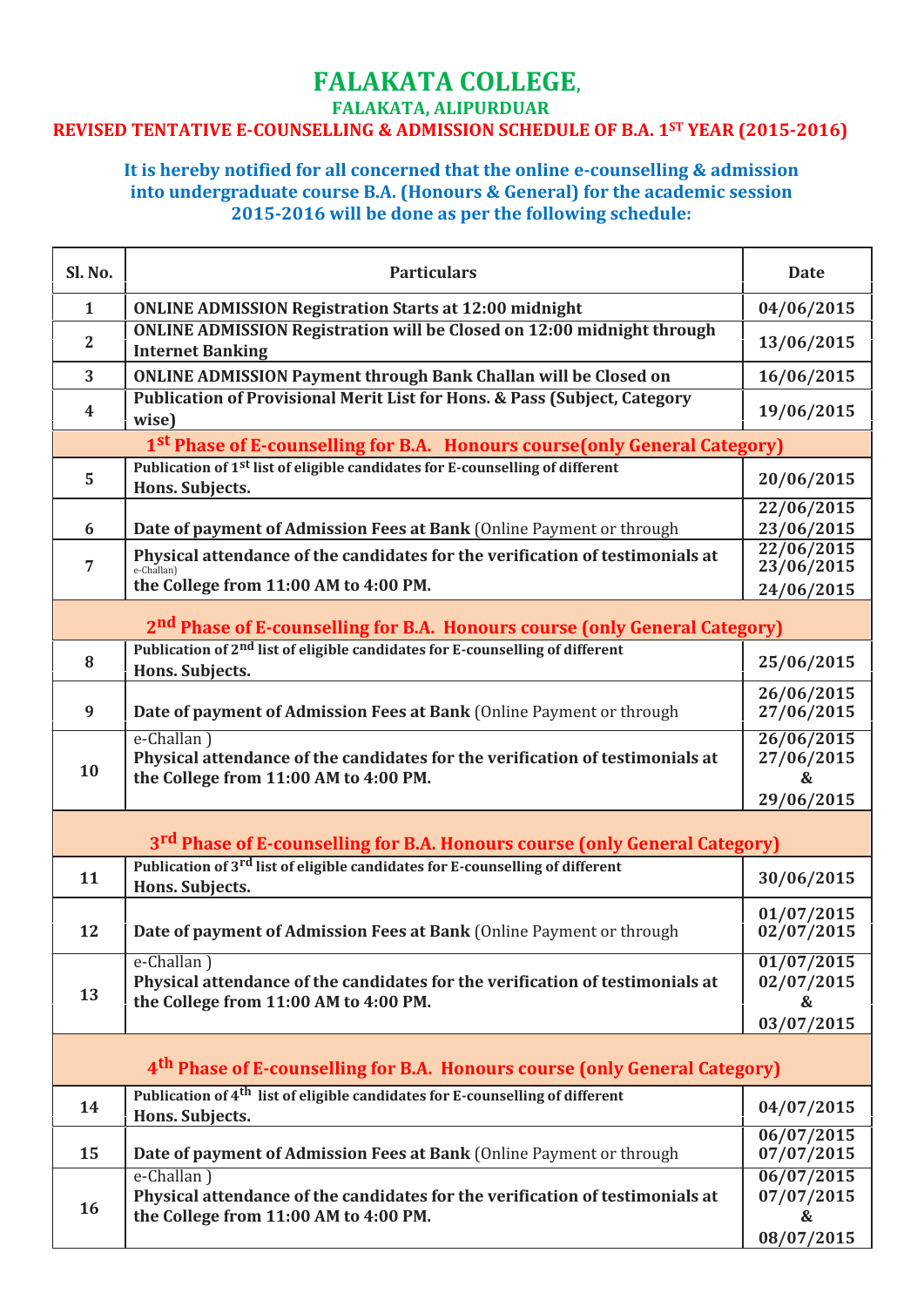| 5 <sup>th</sup> Phase of E-counselling for B.A. Honours course (only General Category)                                                                             |                                    |
|--------------------------------------------------------------------------------------------------------------------------------------------------------------------|------------------------------------|
| Publication of 5 <sup>th</sup> list of eligible candidates for E-counselling of different<br>17<br><b>Hons. Subjects.</b>                                          | 09/07/2015                         |
| Date of payment of Admission Fees at Bank<br>(Online Payment or through<br>18                                                                                      | $10/07/2015$ <sub>13/07/2015</sub> |
| e-Challan)                                                                                                                                                         | $\boldsymbol{\&}$                  |
| Physical attendance of the candidates for the verification of testimonials at<br>19<br>the College from 11:00 AM to 3:00 PM.                                       | 11/07/2015<br>13/07/2015           |
|                                                                                                                                                                    | 14/07/2015                         |
| 1st Phase of E-counselling for B.A. Honours course (Reserved Category<br>Publication of 1 <sup>st</sup> list of eligible candidates for E-counselling of different |                                    |
| 20<br>Hons. Subjects.                                                                                                                                              | 15/07/2015                         |
| Date of payment of Admission Fees at Bank (Online Payment or through<br>21                                                                                         | 16/07/2015<br>17/07/2015           |
| Physical attendance of the candidates for the verification of testimonials at                                                                                      | 16/07/2015                         |
| the College from 11:00 AM to 3:00 PM.                                                                                                                              | 20/07/2015                         |
| 2 <sup>nd</sup> Phase of E-counselling for B.A. Honours course (Reserved Category)                                                                                 |                                    |
| Publication of 2 <sup>nd</sup> list of eligible candidates for E-counselling of different<br>23<br>Hons. Subjects.                                                 | 21/07/2015                         |
| Date of payment of Admission Fees at Bank (Online Payment or through<br>24                                                                                         | 22/07/2015<br>23/07/2015           |
| Physical attendance of the candidates for the verification of testimonials at                                                                                      | 22/07/2015                         |
| the College from 11:00 AM to 3:00 PM.                                                                                                                              | 24/07/2015                         |
| 3 <sup>rd</sup> Phase of E-counselling for B.A. Honours course (Reserved Category)                                                                                 |                                    |
| Publication of 3 <sup>rd</sup> list of eligible candidates for E-counselling of B.A/B.Sc.<br>26                                                                    |                                    |
| General course.                                                                                                                                                    | 25/07/2015                         |
| 27<br>Date of payment of Admission Fees at Bank (Online Payment or through                                                                                         | 27/07/2015<br>28/07/2015           |
| Physical attendance of the candidates for the verification of testimonials at                                                                                      | 27/07/2015                         |
| the College from 11:00 AM to 3:00 PM.                                                                                                                              | 29/07/2015                         |
| 1 <sup>st</sup> Phase of E-counselling for B.A. General course (only General Category)                                                                             |                                    |
| Publication of 1 <sup>st</sup> list of eligible candidates for E-counselling of B.A/B.Sc.                                                                          |                                    |
| 29<br>General course.                                                                                                                                              | 30/07/2015                         |
|                                                                                                                                                                    | 31/07/2015                         |
| Date of payment of Admission Fees at Bank (Online Payment or through<br>30                                                                                         | 01/08/2015<br>03/08/2015           |
| e-Challan)                                                                                                                                                         | 04/08/2015                         |
|                                                                                                                                                                    | 31/07/2015                         |
|                                                                                                                                                                    | 01/08/2015                         |
| Physical attendance of the candidates for the verification of testimonials at<br>31                                                                                | 03/08/2015                         |
| the College from 11:00 AM to 3:00 PM.                                                                                                                              | 04/08/2015                         |
|                                                                                                                                                                    | 05/08/2015                         |
| 2 <sup>nd</sup> Phase of E-counselling for B.A. General course (only General Category)                                                                             |                                    |
| list of eligible candidates for E-counselling of B.A/B.Sc.<br>Publication of 2nd                                                                                   |                                    |
| 32<br>General course.                                                                                                                                              | 06/08/2015                         |
| Date of payment of Admission Fees at Bank (Online Payment or through                                                                                               | $07/08/2015$ <sub>11/08/2015</sub> |
| 33<br>e-Challan)                                                                                                                                                   | 10/08/2015                         |
|                                                                                                                                                                    | 07/08/2015                         |
| Physical attendance of the candidates for the verification of testimonials at                                                                                      | 08/08/2015                         |
| 34                                                                                                                                                                 | 10/08/2015                         |
| the College from 11:00 AM to 3:00 PM.                                                                                                                              | 11/08/2015                         |
|                                                                                                                                                                    | 12/08/2015                         |